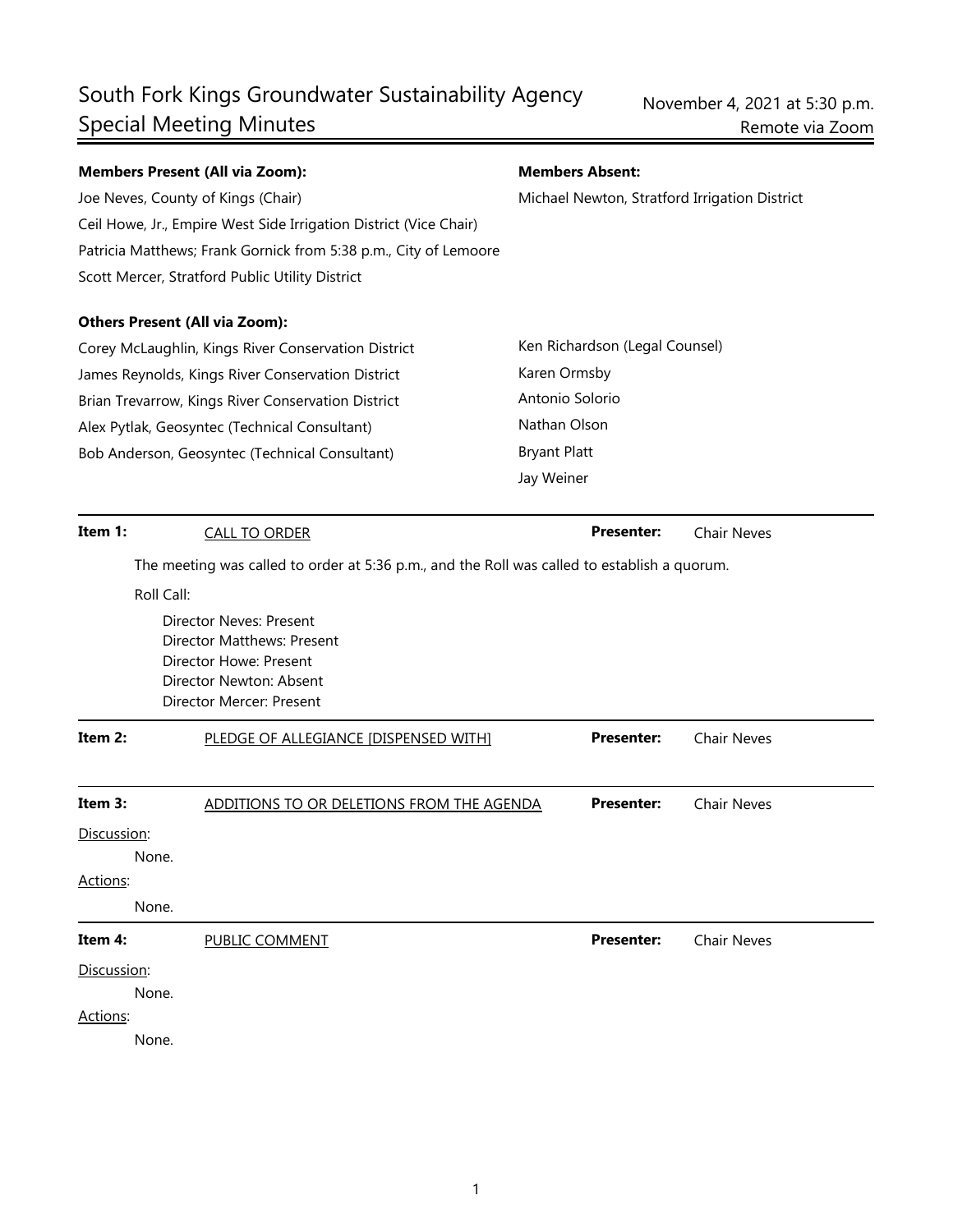| Item 5:         | <b>CONSIDER APPROVAL OF THE MINUTES</b>                                                                                                                                                                                                                                                                                                                                                                          | <b>Presenter:</b> | <b>Chair Neves</b>           |  |  |  |  |
|-----------------|------------------------------------------------------------------------------------------------------------------------------------------------------------------------------------------------------------------------------------------------------------------------------------------------------------------------------------------------------------------------------------------------------------------|-------------------|------------------------------|--|--|--|--|
| Discussion:     |                                                                                                                                                                                                                                                                                                                                                                                                                  |                   |                              |  |  |  |  |
|                 | None                                                                                                                                                                                                                                                                                                                                                                                                             |                   |                              |  |  |  |  |
| Actions:        |                                                                                                                                                                                                                                                                                                                                                                                                                  |                   |                              |  |  |  |  |
|                 | It was moved by Director Howe, seconded by Director Mercer, and unanimously carried by Roll Call vote, to<br>approve the minutes of the July 15, 2021 Meeting, with one correction to the spelling of Bryant Platt's name in<br>the Public Comment section.                                                                                                                                                      |                   |                              |  |  |  |  |
|                 | Roll Call:                                                                                                                                                                                                                                                                                                                                                                                                       |                   |                              |  |  |  |  |
|                 | Director Neves: Aye<br>Director Gornick: Aye<br>Director Howe: Aye<br>Director Newton: Absent<br>Director Mercer: Aye                                                                                                                                                                                                                                                                                            |                   |                              |  |  |  |  |
| Item 6:         | <b>DIRECTOR REPORTS</b>                                                                                                                                                                                                                                                                                                                                                                                          | <b>Presenter:</b> | <b>Chair Neves</b>           |  |  |  |  |
| Discussion:     |                                                                                                                                                                                                                                                                                                                                                                                                                  |                   |                              |  |  |  |  |
|                 | Director Gornick reported on plans for the expansion of Broadband in the SFKGSA service area.                                                                                                                                                                                                                                                                                                                    |                   |                              |  |  |  |  |
| Actions:        |                                                                                                                                                                                                                                                                                                                                                                                                                  |                   |                              |  |  |  |  |
|                 | None                                                                                                                                                                                                                                                                                                                                                                                                             |                   |                              |  |  |  |  |
| Item 7:         | <b>STAFF REPORT</b>                                                                                                                                                                                                                                                                                                                                                                                              | <b>Presenter:</b> | James Reynolds               |  |  |  |  |
| Actions:        | Discussion:<br>James Reynolds reported on previous and upcoming staff activities, meetings, grant opportunities, and items of<br>relevance to the GSA's operation. Additional reporting was provided on grant activities in the region that have<br>benefit to SFKGSA. Director questions were addressed by staff.<br>None                                                                                       |                   |                              |  |  |  |  |
|                 |                                                                                                                                                                                                                                                                                                                                                                                                                  |                   |                              |  |  |  |  |
| Item 8:         | STAKEHOLDER OUTREACH AND COMMUNICATIONS                                                                                                                                                                                                                                                                                                                                                                          | <b>Presenter:</b> | N/A                          |  |  |  |  |
|                 | Discussion:                                                                                                                                                                                                                                                                                                                                                                                                      |                   |                              |  |  |  |  |
| <u>Actions:</u> | No report was provided at this meeting.                                                                                                                                                                                                                                                                                                                                                                          |                   |                              |  |  |  |  |
|                 | None.                                                                                                                                                                                                                                                                                                                                                                                                            |                   |                              |  |  |  |  |
| Item 9:         | <b>SGMA IMPLEMENTATION UPDATE</b>                                                                                                                                                                                                                                                                                                                                                                                | <b>Presenter:</b> | <b>Technical Consultants</b> |  |  |  |  |
| Discussion:     |                                                                                                                                                                                                                                                                                                                                                                                                                  |                   |                              |  |  |  |  |
|                 | Alex Pytlak and Bob Anderson reported to the Board regarding the status of, and progress on, GSP<br>implementation in both the Tulare Lake Subbasin and the SFKGSA in particular. The update included information<br>on the ASR pilot test; coordination activities in the subbasin; grant related activities; DWR's review of GSPs; and<br>data tracking. Questions and comments from the Board were addressed. |                   |                              |  |  |  |  |
| Actions:        |                                                                                                                                                                                                                                                                                                                                                                                                                  |                   |                              |  |  |  |  |
|                 | None.                                                                                                                                                                                                                                                                                                                                                                                                            |                   |                              |  |  |  |  |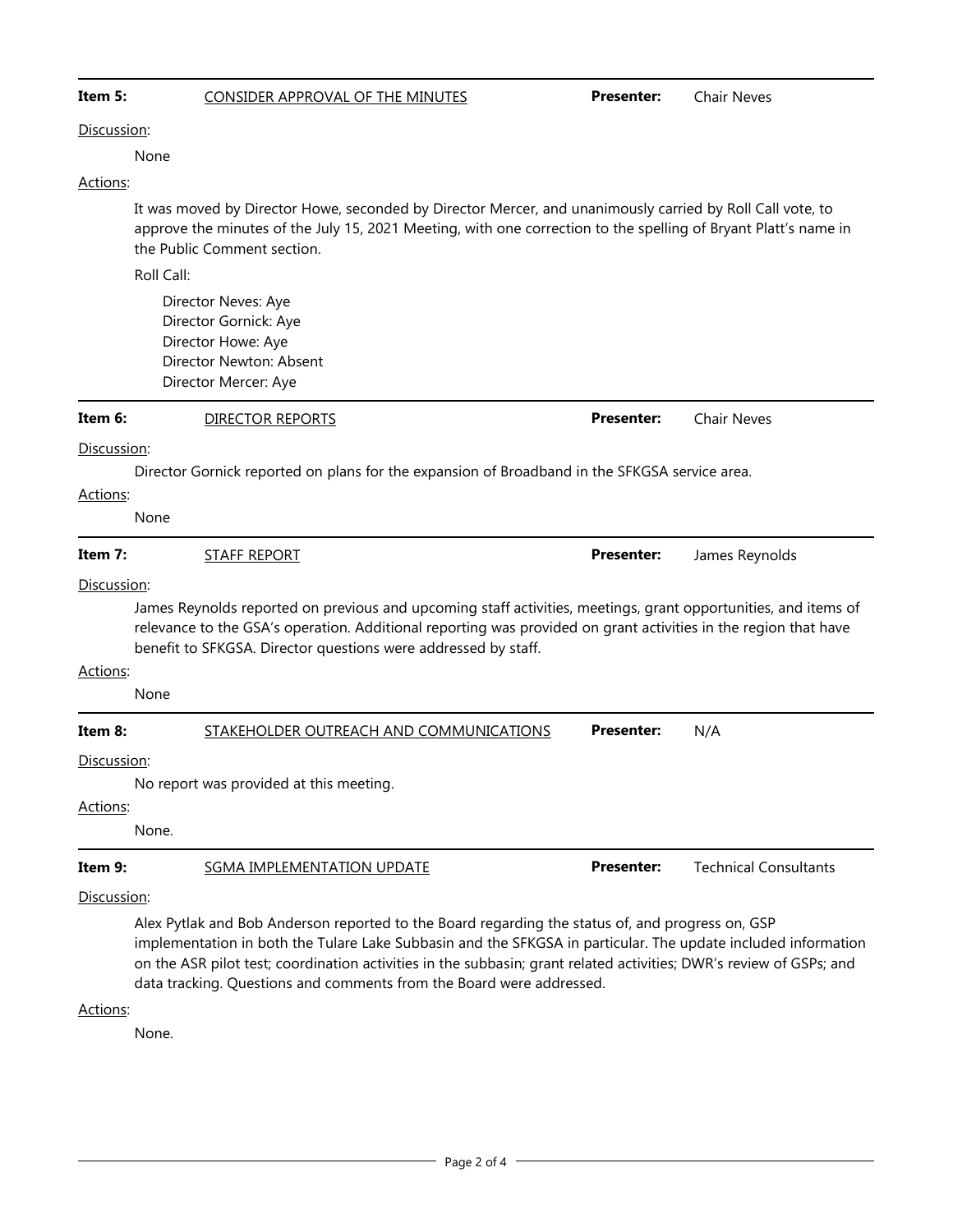### **Item 10:** FINANCIAL REPORT **Presenter:** Brian Trevarrow

Discussion:

Brian Trevarrow presented the financial report for the period ending September 30, 2021. Directors' questions were addressed.

### Actions:

It was moved by Director Howe, seconded by Director Gornick, and unanimously carried by Roll Call vote to approve the financial report for the period ending September 30, 2021, as presented.

Roll Call:

Director Neves: Aye Director Gornick: Aye Director Howe: Aye Director Newton: Absent Director Mercer: Aye

| RESOLUTION 2021-04<br>Item $11$ : | <b>Presenter:</b> | <b>Brian Trevarrow</b> |
|-----------------------------------|-------------------|------------------------|
|-----------------------------------|-------------------|------------------------|

### Discussion:

The Board was asked to adopt Resolution 2021-04: appointing an auditor and approving the signature of the engagement letter with the audit firm.

### Actions:

It was moved by Director Howe, seconded by Director Gornick, and unanimously carried by Roll Call vote to adopt Resolution 2021-04, as presented.

Roll Call:

Director Neves: Aye Director Gornick: Aye Director Howe: Aye Director Newton: Absent Director Mercer: Aye

### **Item 12:** REQUEST FOR ADDITIONAL FUNDS **Presenter:** Technical Consultants

### Discussion:

Alex Pytlak and Bob Anderson presented the background for a request for additional funds related to completion of the ASR Pilot Test. Directors' questions were addressed.

### Actions:

It was moved by Director Gornick, seconded by Director Howe, and unanimously carried by Roll Call vote meeting the 4/5 Majority Vote required to approve the Request for \$55,000.00 in additional funds related to the ASR Pilot Test.

Roll Call:

Director Neves: Aye Director Gornick: Aye Director Howe: Aye Director Newton: Absent Director Mercer: Aye

### **Item 13: REIMBURSEMENT REQUEST: ASR PILOT TEST – SURFACE Presenter:** WATER DELIVERY **Presenter:** Technical Consultants

### Discussion: